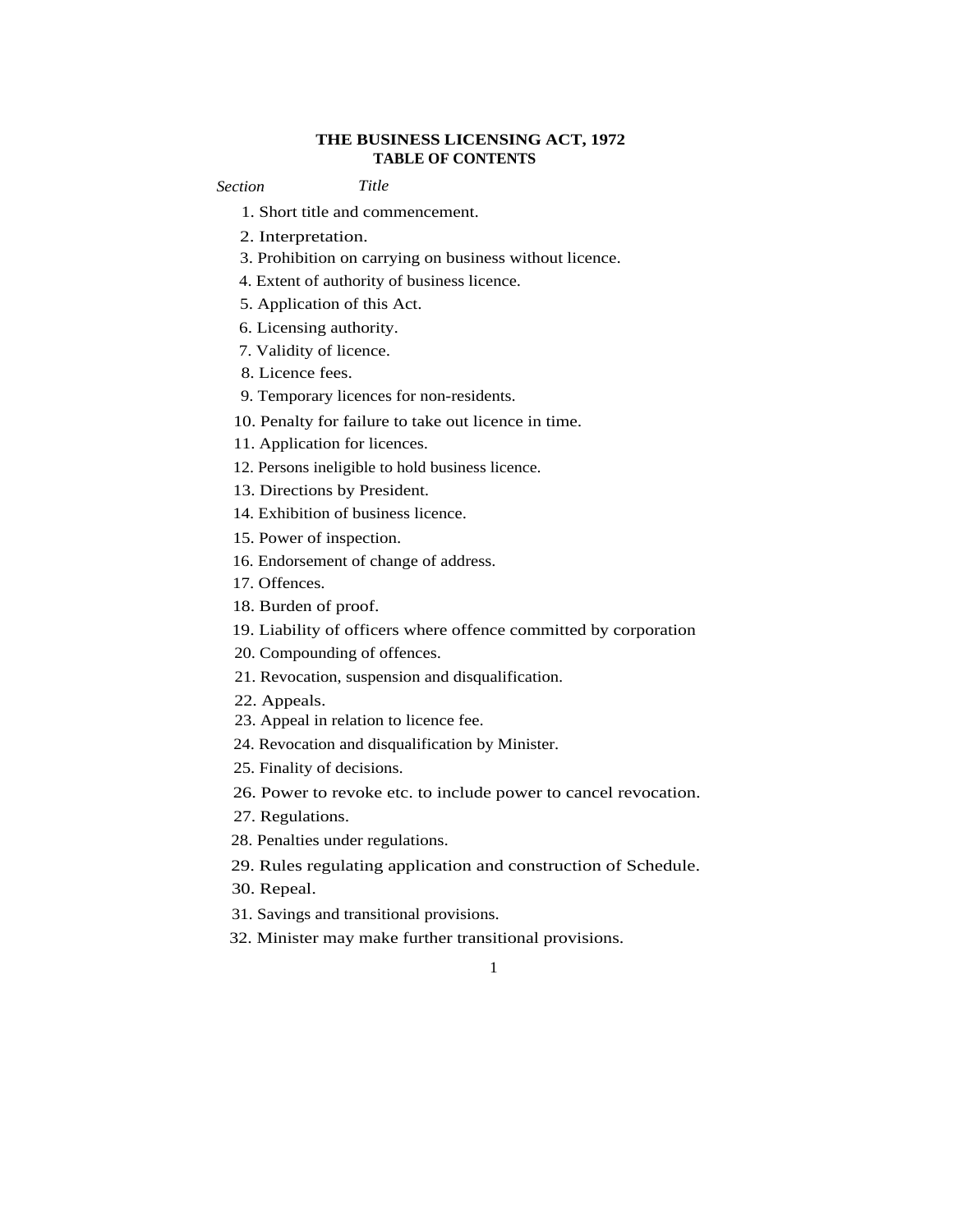#### **THE UNITED REPUBLIC OF TANZANIA**



No. 25 OF 1972

**I ASSENT,**

resident

17TH APRIL, 1967

### **An Act to repeal and re-enact Trades Licensing Ordinance**

[1ST SEPTEMBER, 1972]

ENACTED by the Parliament of the United Republic of Tanzania.

**1.** This Act may be cited as the Business Licensing Act, 1972 and shall be deemed to have come into operation on the first day of September, 1972.

**2.**-(1) in this Act unless the context otherwise requires:-

- "auxiliary business'' means any business not specified in a business licence fee, which may be lawfully carried on under such licence by virtue of the provisions of section 4;
- "banker" means any person engaged in Tanganyika in the business of banking;
- ''broker'' means a mercantile agent who in the ordinary course of his business is employed, in consideration of a fee, to make or conclude bargains and contracts for the purchase or sale of property or goods between other persons;
- ''building contractor'' means a person who contracts to carry out any construction work where the cost under any such contract or series of contracts entered into with the same person (inclusive of labour and materials employed on such work whether they be supplied by the contractor or by some other person) exceeds the sum of four thousand shillings;
- ''business'' means any form of trade, commerce, craftsmanship or specified profession carried on for profit or gain and to which the provisions of this Act apply;
- ''business licence'' means a licence issued under this Act;
- "calendar year" means the period of twelve months commencing on the Ist day of January in any year and expiring on the 31st day of December in that year;
- "commercial traveler'' means any person who not being ordinarily resident in Tanganyika, solicits orders for goods on behalf of other persons but does not include a person employed as a travelling salesman by a person licensed under this Act;

and commencement

Short title

Interpretation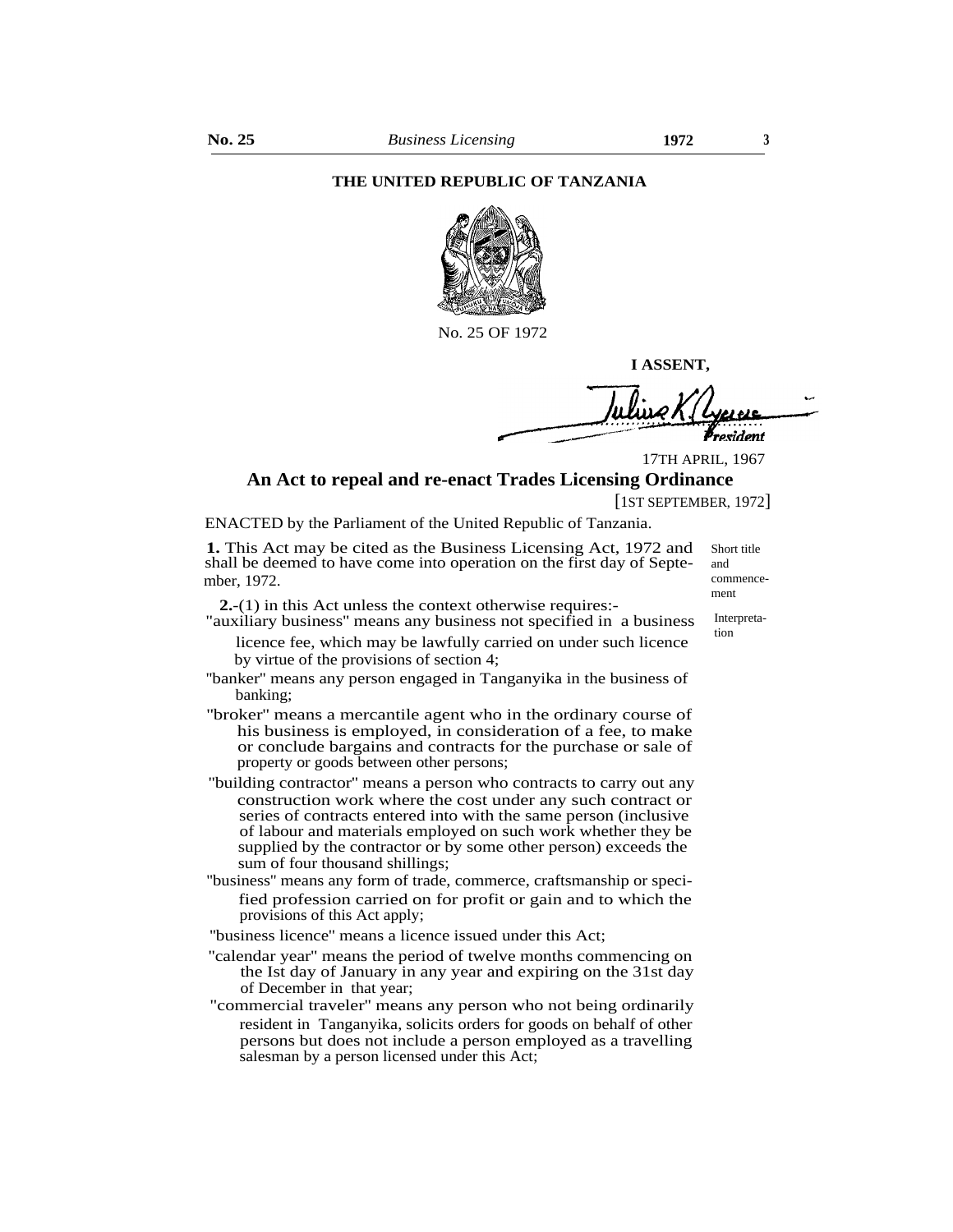|                            | "Commission agent" or "manufacturer's representative" means any<br>person resident m Tanganyika who receives or orders from abroad<br>goods on account of others, whether such goods are imported in<br>his own name or not:       |
|----------------------------|------------------------------------------------------------------------------------------------------------------------------------------------------------------------------------------------------------------------------------|
|                            | "company" means a company incorporated under the Companies<br>Ordinance or incorporated outside Tanganyika and authorized<br>by that Ordinance to carry on business or to have a registered<br>office in Tanganyika;               |
| Acts 1968<br>No. 27        | " cooperative society" means a co-operative society registered or<br>deemed to be registered under the Co-operative Societies Act,<br>1968;                                                                                        |
|                            | " exportation" means exportation to any place outside Tanganyika;                                                                                                                                                                  |
|                            | "hotel, boarding house or lodging house" means any premises in which<br>not less than two rooms are furnished as bedrooms or sleeping<br>rooms and are set apart for letting;                                                      |
|                            | "importation" means importation into Tanganyika;                                                                                                                                                                                   |
|                            | "licence fee" in relation to such business means the fee prescribed m<br>the Schedule to this Act for a licence to carry on such business;                                                                                         |
|                            | "licensing authority" means a public officer or other authority authorized<br>to grant business licences or business licences of any class or<br>category;                                                                         |
| <b>Acts 1968</b><br>No. 28 | "liquor licence" means a licence authorizing the sale of intoxicating<br>liquors granted under the Intoxicating Liquors Act, 1968;                                                                                                 |
|                            | " manufacturer" means any person engaged m the bussiness of-                                                                                                                                                                       |
|                            | (i) production of any article by the process of mechanical or<br>chemical transformation of any inorganic or organic substance,<br>whether such transformation is carried out by power driven<br>machinery or by manual labour; or |
|                            | (h) making, processing, altering, repairing or ornamenting any<br>article; or                                                                                                                                                      |
|                            | (iii) assembling component parts of manufactured products;                                                                                                                                                                         |
|                            | "Minister" means the Minister for the time being responsible for finance;                                                                                                                                                          |
|                            | "parastatal organization" means-                                                                                                                                                                                                   |
|                            | (a) a local authority;                                                                                                                                                                                                             |
|                            | (b) any body corporate established by or under any written law<br>other thán-                                                                                                                                                      |
| Cap. 344                   | (i) a company registered under the Companies Ordinance;<br>(ii) the Tanganyika Law Society established by the: Tanganyika<br>Law Society Ordinance;                                                                                |
|                            | (c) the Tanganyika African National Union or any body of persons,<br>whether corporate or unincorporated, which is an organ of or is<br>affiliated to the Tanganyika African National Union;                                       |

Cap. 381 (d) any trade union registered under the Trade Unions Ordinance;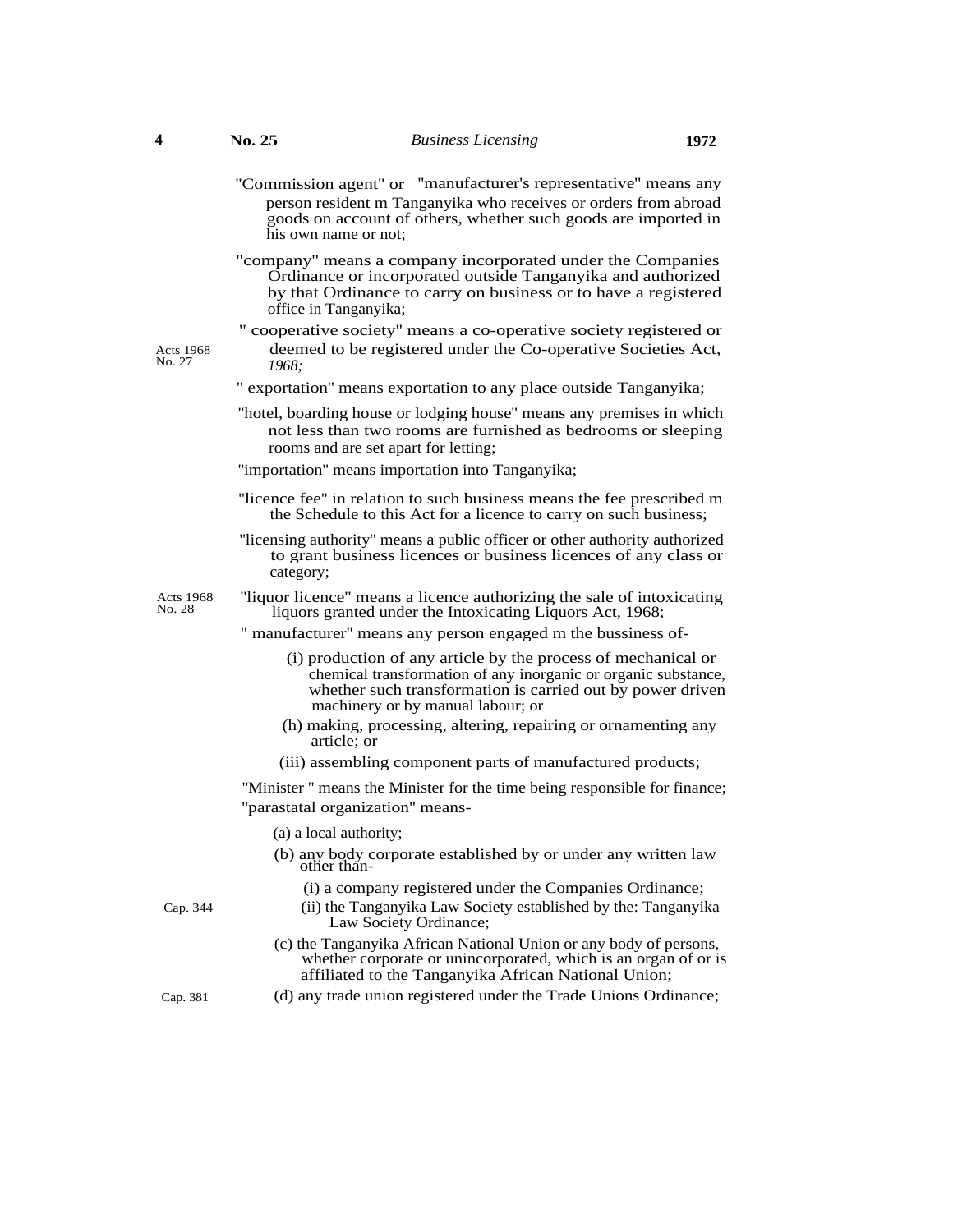- (e) any company registered under the Companies Ordinance if not less than fifty per centum of its share capital is owned by the Government or a parastatal organization or, in the case of a company limited by guarantee, if the amount which the Government or a parastatal organization which is a member has undertaken to contribute in the event of the company being wound up is not less than fifty per centurn of the aggregate amount which all members of the company have undertaken to contribute; and references in this paragraph to parastatal organization include references to any such company;
- (f) any body of persons which in the opinion of the Minister, is established as an ujamaa village;
- ''Principal Secretary'' means the Principal Secretary to the Treasury, and in relation to any function conferred upon the Principal Secretary by this Act, includes any person to whom he has, by writing, delegated such function;
- "retail'' means the habitual sale of goods direct to the consumer;
- ''shipping agent'' means any person acting as an agent of a person carrying on shipping business in relation to such person's shipping business;
- ''shipping business'' means the business of carrying passengers or goods overseas or coast-wise in mechanically propelled vessels;
- ''specified profession'' means the profession of medical practitioner. dentist, veterinary surgeon, optician, chemist, pharmacist, lawyer, auditor, registered or chartered accountant, tax consultant, management consultant, estate agent, quantity surveyor, or engineer and includes-
	- (a) any profession which no person can lawfully carry on unless he is registered by or under any written law;
	- (b) any profession which the Minister may, by notice in the *Gazette,* declare to be a specified profession for the purposes of this Act;
- ''wholesale'' means the habitual sale of goods to a trader for the purposes of resale.

(2) Where any person qualified to carry on any specified profession, other than that of a teacher or a nurse, is employed by any other person in any capacity which may require such employee to use his skill or knowledge as a person so qualified, such employee shall, for the purposes of this Act, be deemed to be carrying on the business for which he is so qualified.

(3) For the purposes of subsection (2) a person shall be deemed to be qualified to carry on a specified profession if he has been trained in the practice of such profession at any university or other institute of higher learning and has been awarded any degree, diploma, certificate or other award in relation to, or on the conclusion of, such training.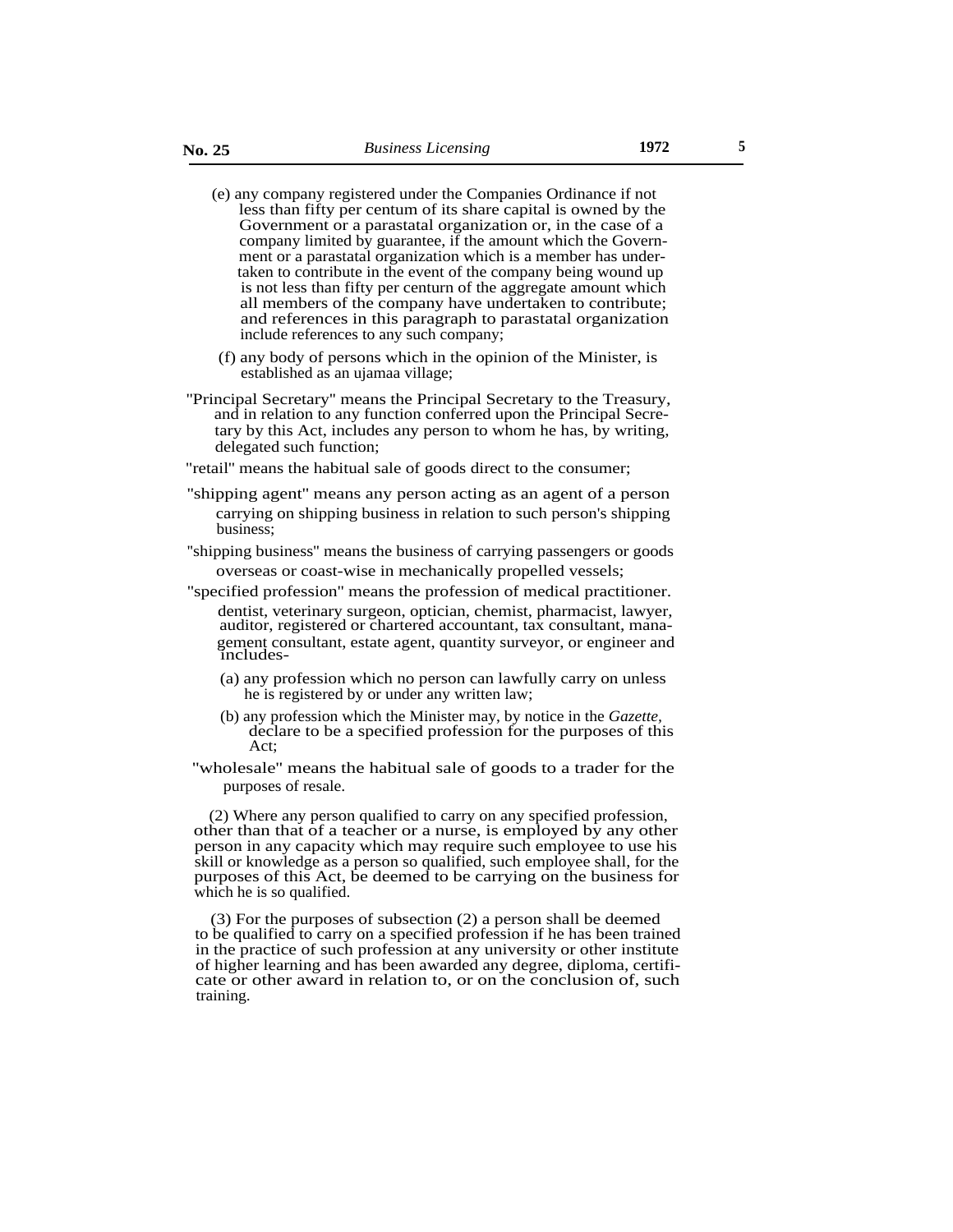(4) For the purposes of this Act, the person carrying on business means-

- (a) where the business 'is being carried on by an individual, such individual;
- (b) where the business is being carried on by a body of persons, whether corporate or unincorporated, such body of persons:

Provided that where two or more persons carry on the business of a specified profession in partnership, each of such persons shall be deemed to be carrying on such business separately as an individual and the provisions relating to the requirement of a business licence shall apply to each of them accordingly-

(5) Any building or part of a building (including any out-house, shed or other structure, and also any part of land enclosed by a fence, howsoever constructed), which is used as an office, Shop, godown, store or warehouse or otherwise as a place where any business is normally carried on, or which is normally used by a person carrying on business for any purpose connected with his business shall, for the purposes of this Act be deemed to be a place where such business is being carried on:

Provided that-

- (a) any place only temporarily used by a person carrying on business for any specific purpose connected with the business shall be deemed not to be a place where such business is normally carried on;
- (b) where two or more separate portions of a building or two or more separate Places on the land comprised in the same right of occupancy granted, or deemed by any written law to have been granted, under the Land ordinance, are used by the same person for the purpose of, or -in connection with, the business carried on by him, such portions or, as the case May be, places shall, in relation to such business, be deemed to be One Place of business.

3..-(l) No person shall carry on m Tanganyika, whether as a principal or agent, any business unless-

- (a) he is the holder of a valid business licence issued to him In relation to such business; and
- (b) such business is being carried on at the place specified m the licence.

(2) No person shall carry on business at two or more places, unless he is the holder of a separate business licence issued to him M' relation to such business for each of such place:

provided that, m any such case, if a valid business licence exists m respect Of any of the places of business (hereinafter referred to as -the principal place of business'') the holder shall be deemed not to have contravened the provisions of this subsection-

(a) if such person holds m relation to such business a subsidiary licence in respect Of the other place of business or if he carries on such business at two or more other places, each Of such Other places; or

Prohibition on carrying on business without licence

Cap. 113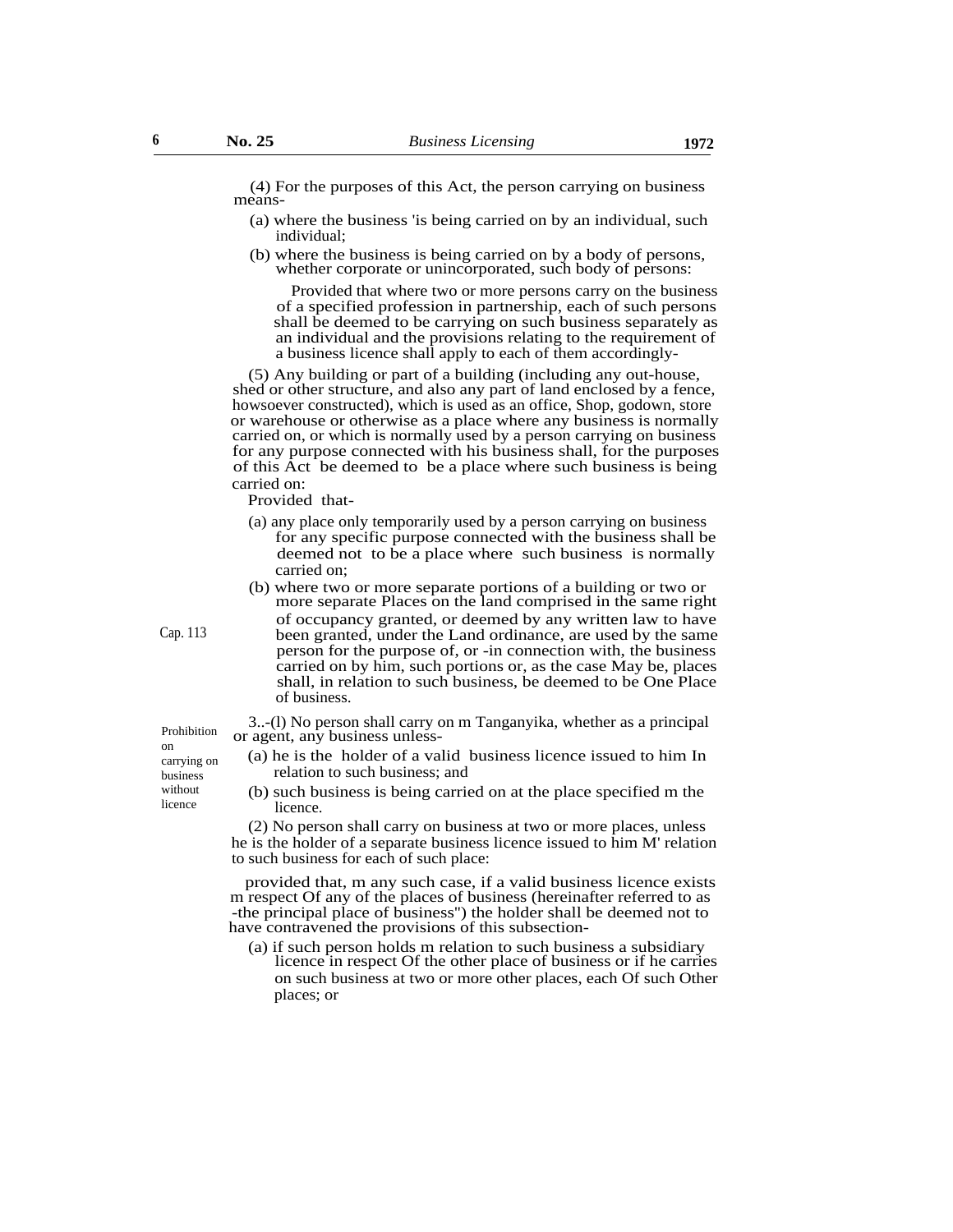relation to such business.

(3) Without prejudice to the provisions of any Other written law to the contrary, nothing in this section shall be construed as prohibiting the, carrying on, whether by the same person or by different persons, of two or more businesses at the same place if each such business is carried on under the authority of a valid business licence:

Provided that regulations made under this Act may provide that any business specified in such regulations shall not be carried on at any place where any other business or any business of a class or description specified in the regulations is also being carried on.

4,(I) A business licence shall authorize the holder to carry on, at the place specified therein, the business in relation to which it is granted and shall also be deemed to authorize such holder to carry on at such place any auxiliary business:

Provided that: -

- (a) a licence for the business of a banker or for shipping, lighterage or stevedoring business shall be deemed not to authorize the holder to carry on any auxiliary business;
- (b) no person shall carry on any business referred to in paragraph (a) of this proviso unless he is authorized to do so by licence issued in relation to such business;
- (c) no licence issued under this Act shall be deemed to authorize the carrying on, as an auxiliary business, of any business which can be lawfully carried on only if a licence, permit or other authority is granted by or under any other written law-,
- (d) no business the licence fee in respect of which is required to be assessed on an annual turnover may be carried on as an auxiliary business under a licence for a business the licence fee in respect of which is not required to be so assessed;
- (e) no business for which a licence fee of a specified amount is payable may be carried on or as an auxiliary business under a licence for a business the licence fee in respect of which is required to be assessed on an annual turnover;
- (f) no person shall under the authority of any business licence carry on any auxiliary business the licensing authority in respect of which is a local authority unless the licence so held by the holder is m relation to a business in respect of which the same local authority is the licensing authority;
- (g) no licence granted under this Act shall have the effect of authorizing any person to carry on any business prohibited by any other written law or of exempting any person from compliance with any condition, limitation or other requirement imposed or prescribed by any other written law m relation to such business.
- (2) For the purposes of this section ''auxiliary business'' means a business-
	- (a) which is not specified in the licence granted; and
	- (b) it a seperate licence had been applied for such business, the licence fee payable for such licence would not have exceeded the licence free payable for the licence granted.

Extent of authority of business licence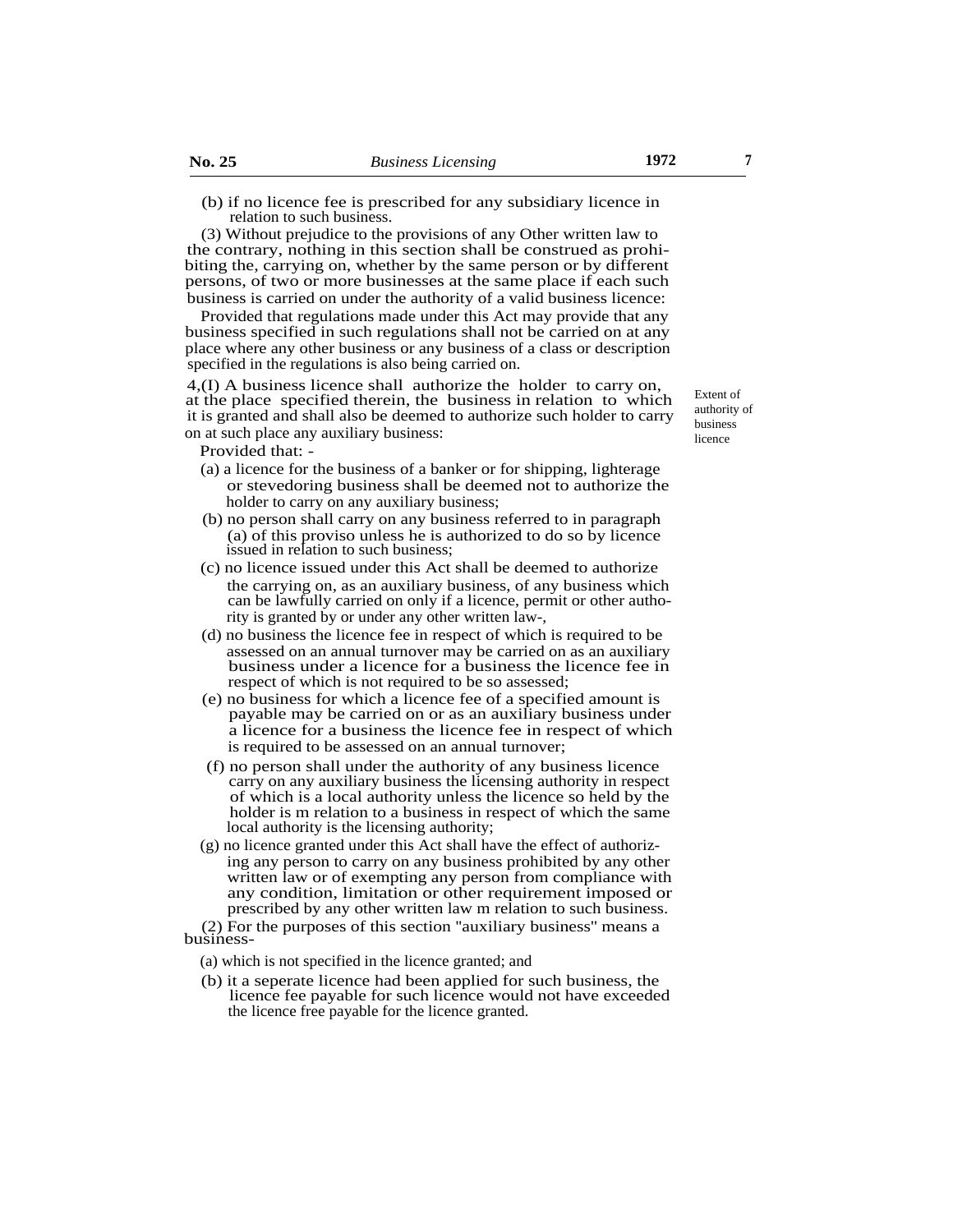(3) Where in relation to any licence granted under this section any business was an auxiliary business at the time when such licence was granted, the business shall continue to be deemed to be an auxiliary business in relation to such licence for the period of validity of the licence, notwithstanding any increase in the licence fee for a business licence to carry on such auxiliary business.

Act

- Application 5,(1) This Act shall apply to all businesses other than:-<br>of this
	- (a) the business of farming, raising of cattle or other stock, market gardening, or dairy farming;
	- (b) the business of selling, either by retail or wholesale, by any person carrying on any business specified in paragraph (a), where such business of selling is confined to the produce of his own farm or estate;
- (c) the business of a trophy dealer duly licensed to carry on such Cap. 302 business under the Fauna Conservation Ordinance;
- (d) the business of an itinerant trader duly licensed to carry on such Cap. 207 business under the Itinerant Traders Ordinance;
- (e) the business of selling intoxicating liquors, where the person carrying on such business holds a valid licence granted to him Acts 1968 under the Intoxicating Liquors Act, 1968;<br>No. 28
	- (f) the business of mining where the person carrying on such business holds a valid licence granted to him under the Mining Ordinance or the Mining (Mineral Oil) Ordinance;
	- (g) any business in respect of which no licence fee is payable under the Schedule to this Act.

(2) The Minister may, by order in the *Gazette,* exempt from the provisions of this Act

- (a) any business or any category of businesses;
- (b) any person carrying on any business or any category of such persons.

(3) No business licence under this Act shall be required or be necessary for the carrying on of any business-

- (a) to which, by virtue of the provisions of subsection (1), this Act does not apply; or
- (b) which is exempt from the provisions of this Act by an Order under subsection (2); or
- (c) which is being carried on by any person to whom an order made under subsection (2) applies.

(4) Nothing in this section shall be construed as exempting from the provisions of this Act any business to which subsection (3) does not apply and which is carried on together with any business to which that subsection applies.

Licensing authority

6,-(l) The Minister may, by notice in the Gazette, appoint any public officer or any authority to be a licensing authority either generally or in relation to any area or in relation to the businesses or categories of businesses specified in such order.

Cap. 123<br>Cap. 399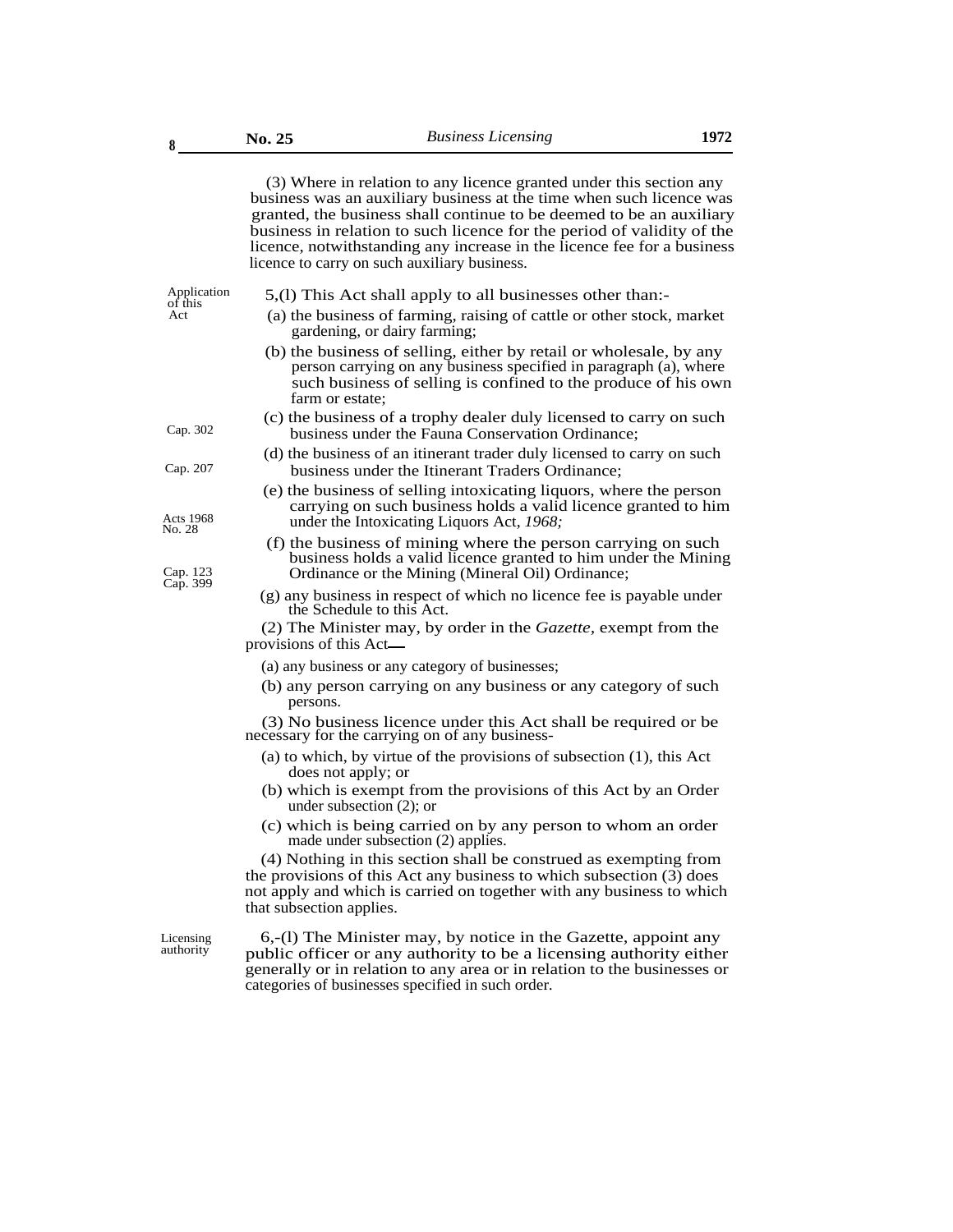(2) Where a local authority or other parastatal organization is appointed a licensing authority, the Minister may, by order in the *Gazette,* direct that such authority or organization, subject to such conditions, limitations and restrictions as may be specified in the order, retain for its own use the whole of the licence fees collected by it in respect of business licences issued by it, or such portion thereof as may be specified in the order.

**7.** Every business licence granted under this Act shall expire on the validity of thirty-first day of March next following the date of issue.

**8.**-(1) The fee for a business licence for a business described in the first column of the Schedule to this Act shall be of such amount or of an amount calculated at such rate as is specified opposite thereto m the second column of the said Schedule and the fee for a subsidiary licence for such business shall be of such amount or of an amount calculated at such rate as is specified opposite thereto in the third column of the said Schedule.

- (2) Where a licence is granted on or after-
- (a) the thirty-first day of July, m any year and before the thirty-first day of December m that year, the licence fee payable shall be two-thirds of the fee which is payable under subsection (1);
- (b) the thirty-first day of December m any year, the licence fee payable shall be one-third of the fee which is payable under subsection  $(1)$ :

Provided that this subsection shall not apply where the licensing officer is satisfied that the person applying for the licence was carrying on the business in contravention of the provisions of section 3 for a period exceeding thirty days immediately preceeding the date on which an application for such licence was made.

(3) The Minister may, by order under his hand, remit m part the licence fee payable by the person specified m the order in respect of the business licence described in such order.

**9.**-(1) This section shall apply to persons belonging to specified professions and to building contractors.

(2) No person to whom this section applies and who is not ordinarily resident m the United Republic shall, in Tanganyika-

- (a) m the case of a person belonging to a specified profession, render any professional services, which he is qualified to render by virtue of being a member of such profession;
- (b) m the case of a building contractor, carry out any work of, or relating to; the construction of a building;
- (c) in the case of a commercial traveller carry on the business of a column of the said Schedule,

unless such person is-

- (i) the holder of a valid business licence in respect of the specified profession or, as the case may be, the business of building contractor; or
- (ii) exempted by or under this Act from the requirement to take out such licence; or

Temporary licences for nonresidents

licence Licence

fees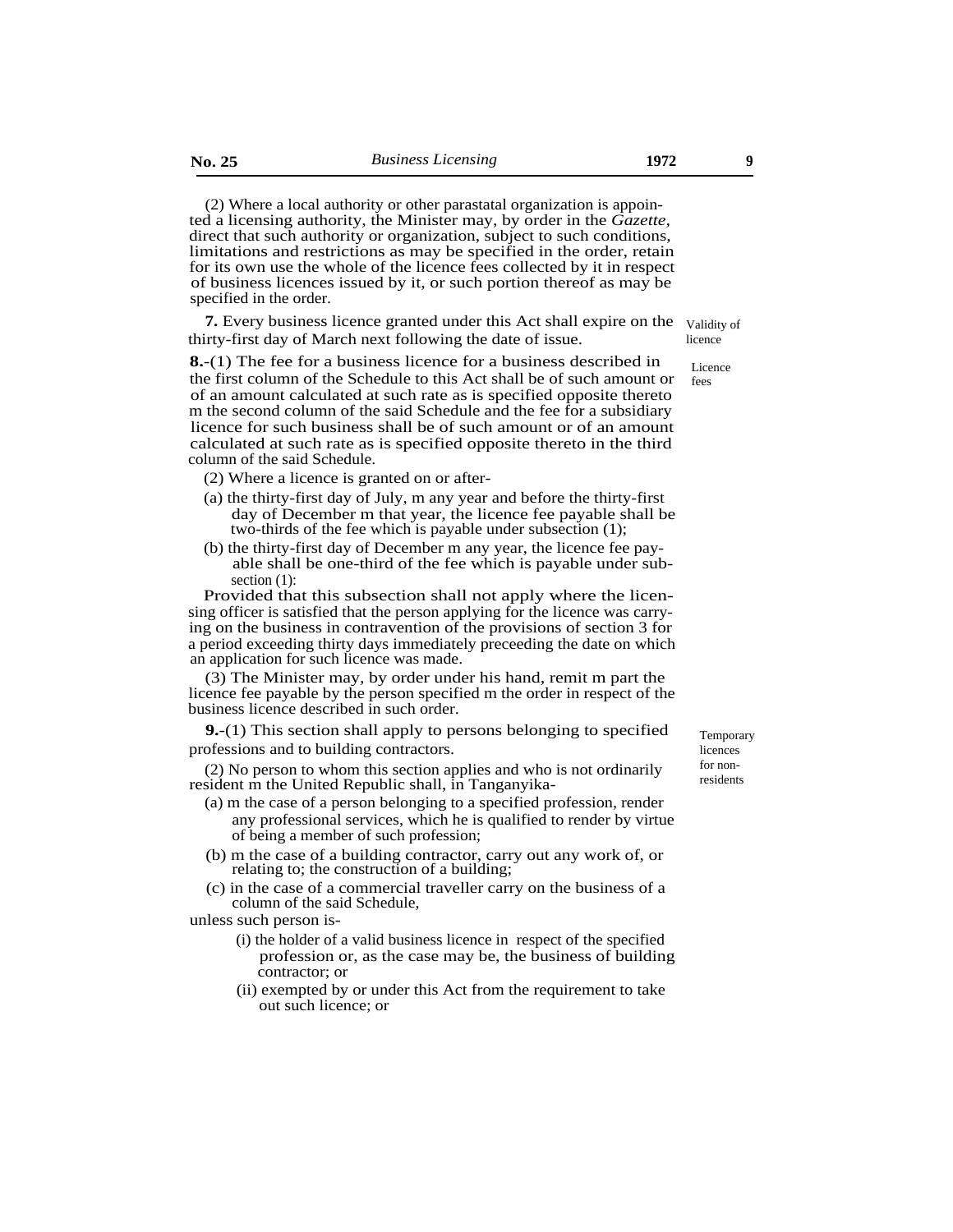(iii) the holder of a valid temporary licence granted to him in relation to the business of such specified profession or, as the case may be, the business of a building contractor.

(3) A temporary licence may be issued to any person to whom this section applies on payment of a fee-

- (a) in the case of a specified profession, of five hundred shillings;
- (b) m the case of a building contractor, of seven hundred and fifty shillings;
- (c) in the case of a commercial traveller, of one hundred and twenty shillings.

(4) Every temporary licence granted under this section shall be valid for a period of thirty days from the date of issue or such longer period as the Principal Secretary may in any case direct.

(5) The holder of a temporary licence shall be entitled, during the period of validity of such licence, to carry on the business specified in such licence and any auxiliary business to the same extent as the holder of a corresponding business licence.

Penalty for **10.**-(l) Any person who, being required by this Act to take out a failure to business licence, fails to take the licence within twenty-one days from-<br>take out the case of a person whose business licence has expired the date

- licence in (a) in the case of a person whose business licence has expired, the date on which such licence expired; or
	- (b) in the case of a person who has first commenced the carrying on of business, the date on which he commenced the carrying on of the business,

shall be liable to pay, in addition to the licence fee, a penalty of fifty percentum of such fee.

(2) The licensing authority may, in any case, remit in whole or in part the penalty payable under this section if in his opinion it is equitable and just so to do.

**11.**-(l) Every application for a business licence shall be in such form as may be prescribed.

(2) Every such application shall be signed in such manner and by such person or persons as may be prescribed.

**12.**-(1) A licensing authority shall not grant a business licence-

- (a) to any person who -is under the apparent age of eighteen years;
- (b) in the case of a business which can not be lawfully carried on without a licence, permit or other authority granted under any other written law, unless the person applying for a business licence satisfies the licensing authority that he is the holder of a valid licence, permit or other authority granted to him under such other written law;
- (C) to any person disqualified to hold such business licence by virtue of an order or direction made or given under the provisions of this Act;

Persons ineligible to hold business<br>licence

Application for licences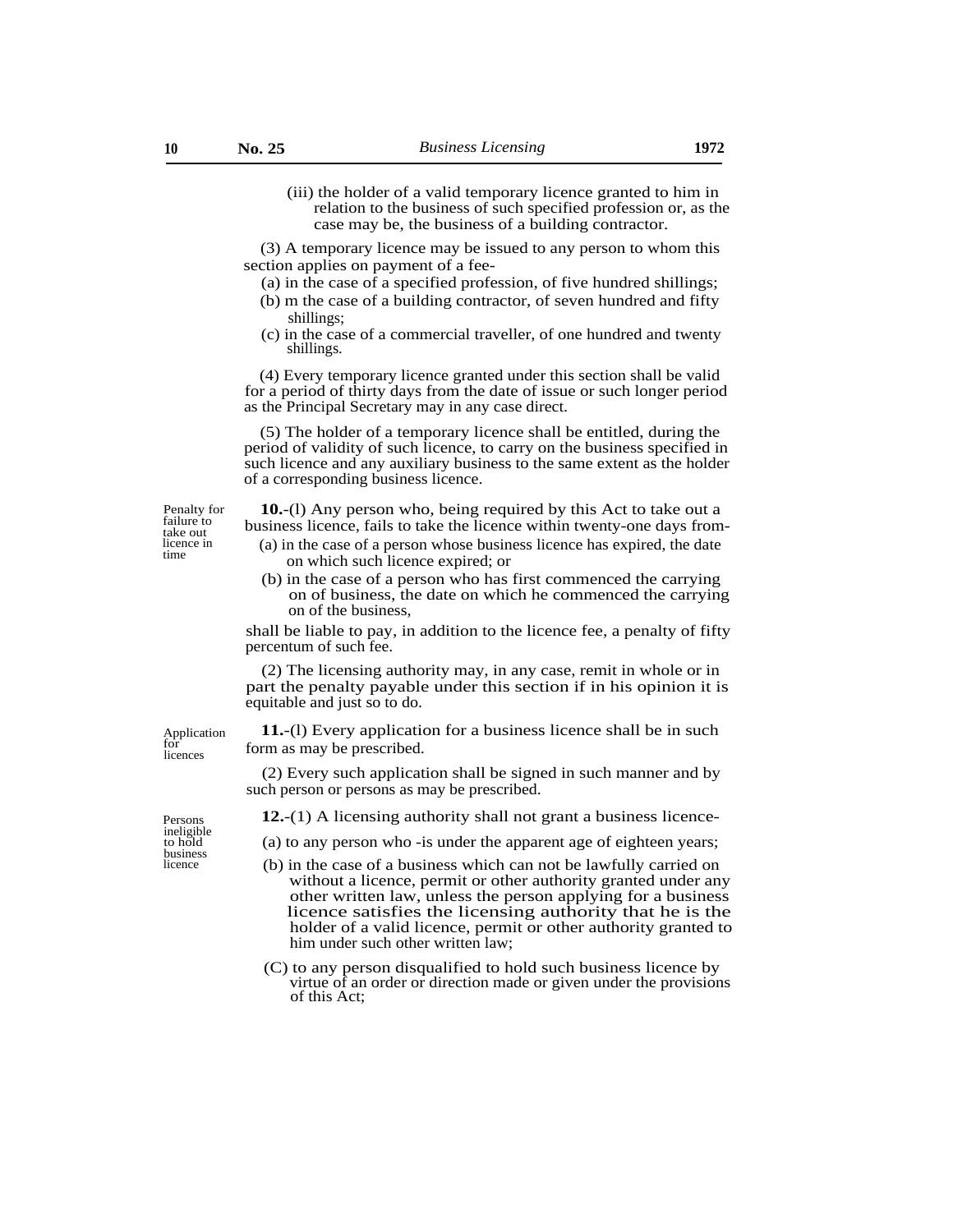(d) in the case of a business licence applied for by a person who is not a citizen of the United Republic, unless the licensing authority is satisfied that such person is lawfully present in Tanganyika and is authorized to carry on such business by a valid permit or pass issued to him under the Immigration Act, 1972.

(2) Where a licensing authority has, by oversight or m error, granted any licence contrary to the provisions of this section, he may call upon the person to whom it was granted to surrender the same for revocation.

**13.** The President may, if he is of the opinion that it is in the public interest so to do, by order m the *Gazette-*

- (a) restrict the number of business licences of any class which may be granted in any area;
- (b) limit the grant of any class of business licences m any area to any parastatal. organization.

**14.**-(1) Every person who is granted a business licence shall exhibit the same in a conspicuous place in the premises where the business is carried on.

(2) This section shall not apply to a temporary licence granted under section 9.

15. The Principal Secretary, a licensing authority, any public officer Power of authorized in that behalf by a licensing authority or a police officer inspection of or above the rank of Inspector may enter on any premises on which he may reasonably suspect any person of carrying on any business and may require such person to produce to him the business licence, if any, granted to such person.

**16.** A licensing authority shall, on payment to him of the prescribed fee and upon being satisfied that the holder has or is about to move his place of business to some other place, endorse on the licence a description of such other place.

**17.**-(1) Any person who-

- (a) carries on business without being the holder of a valid licence or, in cases to which section 9 applies, a valid temporary licence authorizing him to carry on such business;
- (b) carries on business at any place not specified in a valid business licence or a subsidiary licence granted to him in respect of such business m contravention of the provisions of section 3;
- (c) fails to exhibit as required by section 14 any business licence granted to him;
- (d) fails to produce a business licence upon being required to do so under section 15;
- (e) fails to surrender a business licence granted to him when called upon to do so under section 12;
- (f) in or in relation to any application for a licence makes any statement which is false m any material particular;
- (g) being the holder of a business licence to which conditions have been annexed under this Act, fails to comply with any such condition-,
- (h) with intent to evade the payment of the full licence fee wilfully does or omits to do any act or thing,

Acts 1972 No.8

Directions by President

Exhibition of business licence

Endorsement of change of address

**Offences**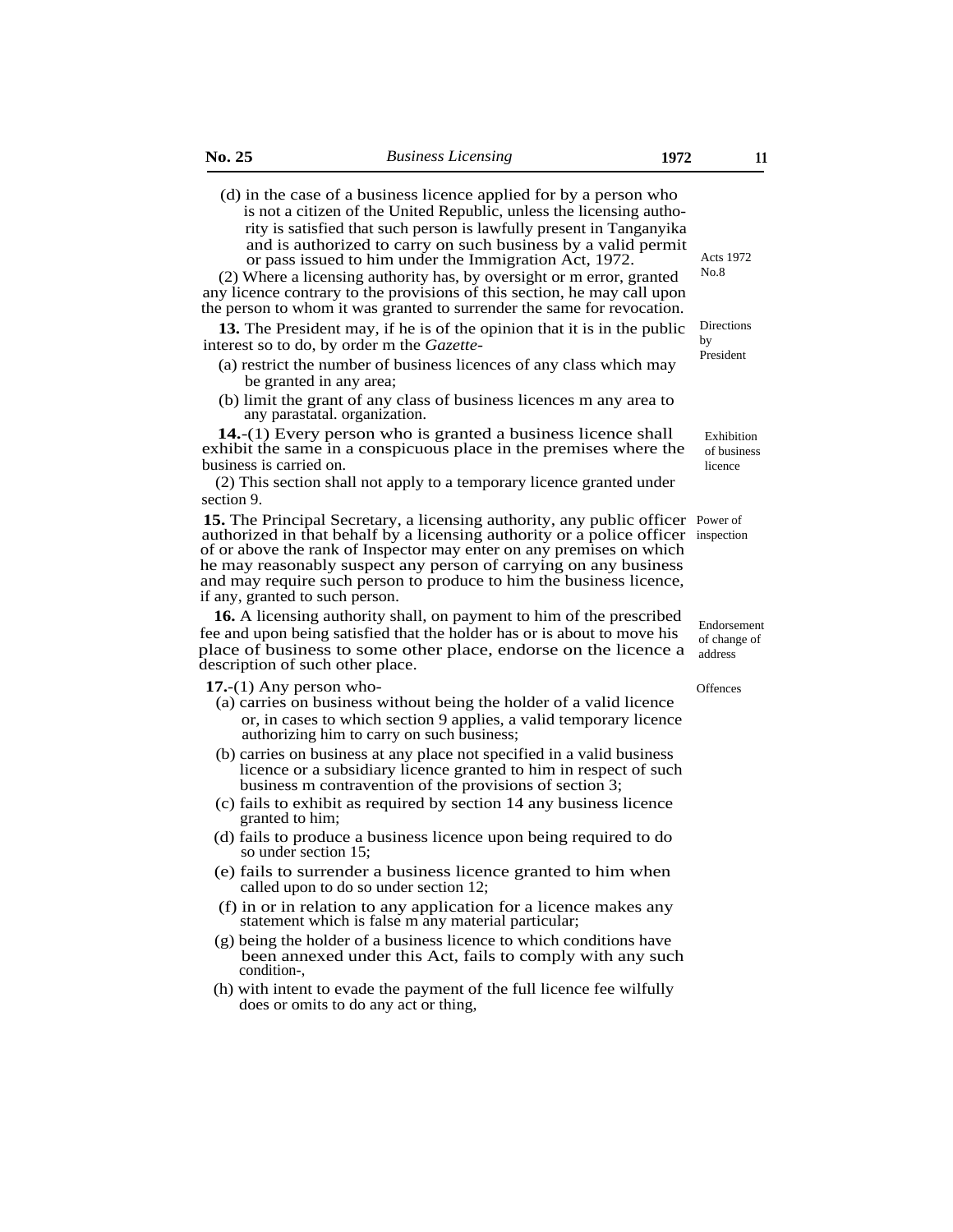shall be guilty of an offence and shall be liable on conviction to, a fine not exceeding fifteen thousand shillings or to a term of imprisonment not exceeding two years or to both such fine and imprisonment.

(2) In any proceedings for an offence under paragraph (a) of subsection (1) if the accused satisfies the court that the date on which it is alleged he committed the offence was within twenty-one days from the date on which the business licence previously held by him expired or, as the case may be, the date on which he first commenced his business, the maximum penalty to which he may be sentenced shall be a fine of two thousand shillings.

- Burden of **18.** In proceedings for an offence under section 17 the burden to proof **17** the burden to prove that-
	- (a) at the relevant time he held a valid business licence in respect of the business specified in the charge;
	- (b) he is exempt from the requirement of taking out a business licence in respect of such business,

shall be on the accused.

Liability of officers where offence committed by corporation

**19.** Where any offence under this Act or under any regulations made hereunder is committed by a body of person then, as well as such body of persons, any person, who at the time of the commission of the offence was concerned, as a partner, director or an officer, with the management of the affairs of such body of persons, shall be guilty of the offence and shall be liable to be proceeded against and punished accordingly unless he proves to the satisfaction of the court that he had no knowledge, and could not by the exercise of reasonable diligence have had knowledge, of the commission of the offence:

Provided that in the case of a partnership firm, each and every partner shall, unless he proves the contrary to the satisfaction of the court, be presumed to be concerned in the management of the affairs of the firm.

Compounding of offences

**20.**-(l) The Principal Secretary may, if he is satisfied that a person has committed an offence under this Act or under any regulations made hereunder, compound such offence by accepting from such person a sum of money:

Provided that-

- (a) such sum of money shall not be less than one hundred shillings and not more than ten thousand shillings; and
- (b) the power conferred by this section shall be exercised only where the person admits in writing that he has committed the offence, and agrees in writing to the offence being dealt with under this section; and
- (c) the person exercising the power conferred by this section shall give the person from whom he receives such sum of money, a receipt therefor.

(2) Where an offence under this Act or under any regulations made hereunder is compounded in accordance with the provisions of subsection (1) and proceedings, are brought against the offender for the same offence, it shall be a good defence if such offender proves to the satisfaction of the court that the offence with which he is charged has been compounded under subsection (1).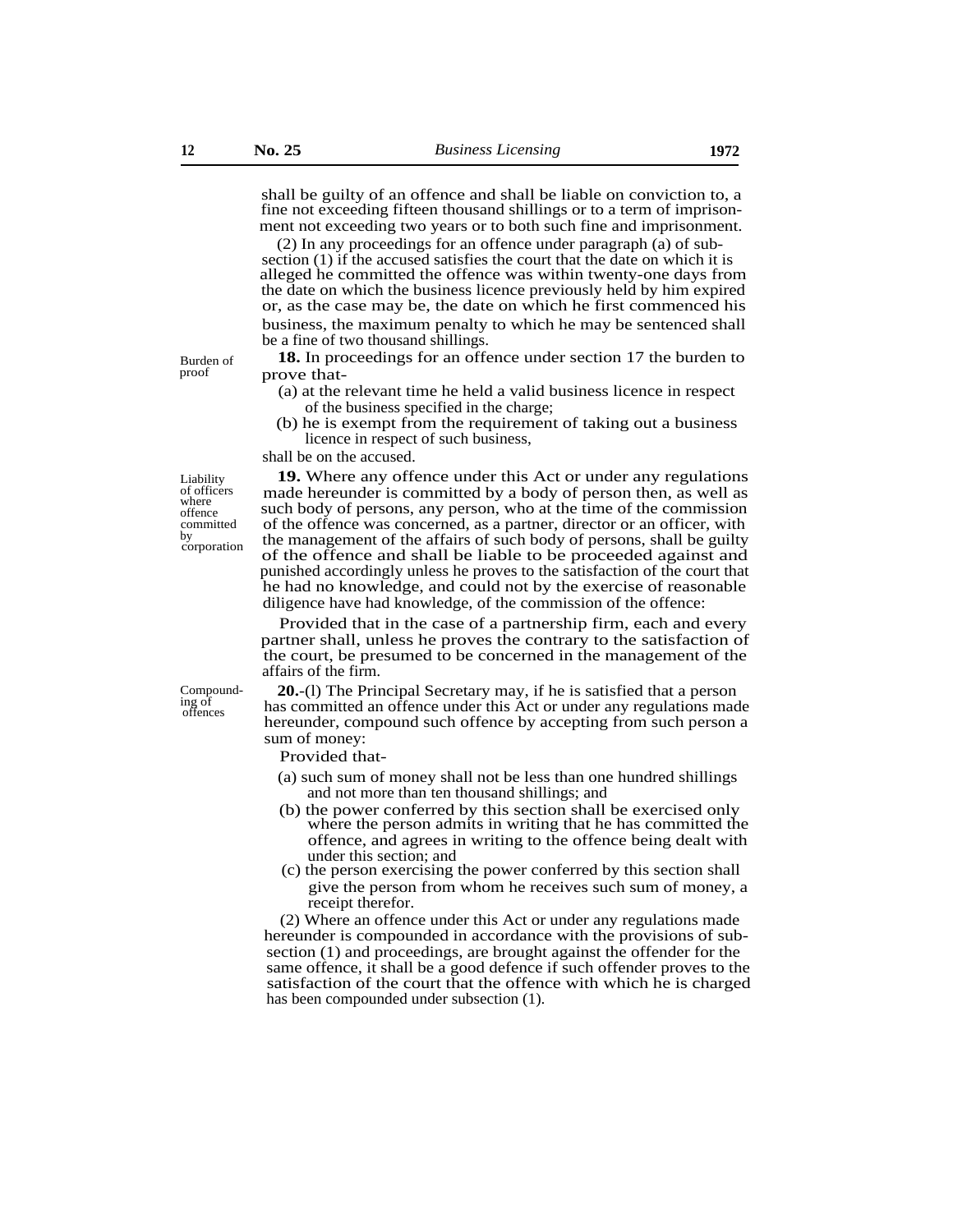(3) Where any person is aggrieved by any order made under subsection (1), he may, within thirty days of such order being made, appeal against such order to the High Court, and the provisions of Part X of the Criminal Procedure Code shall apply, mutatis mutandis, to every such appeal as if it was an appeal against sentence passed by a district court in the exercise of its original criminal jurisdiction.

**21.**-(l) Where the Principal Secretary is satisfied that any person who is the holder of a business licence granted to him under this Act has been convicted by any court of-

- (a) any offence involving moral turpitude-, or
- (b) any offence against decency or morality; or
- (c) any offence against national security; or
- (d) any offence against national economy; or
- (e) any offence involving non-payment or evasion of any tax, duty or levy payable under any written law; or
- (f) any offence under the Price Control Ordinance, the Textiles (Price Stability) Act, 1970, the Duties and Taxes (Prevention of Price increases) Act, 1970 or the Locally Manufactured Products (Price stability) Act, 1972;
- (9) any offence under this Act or under any regulations made under this Act, other than an offence dealt with under subsection (2) of section 17,

he may, at any time within twelve months of such conviction, by notice 'in writing, revoke the business licence granted to such person.

(2) Where a business licence granted to any person is revoked under subsection (1) the Principal Secretary may, by same or any subsequent notice, disqualify such person from carrying on in Tanganyika any business or any class of businesses specified in such notice for a period not exceeding three Years from the date of such notice.

(3) The powers conferred upon the Principal Secretary by this section may be exercised by him in relation to a holder of a business licence m any case where the person convicted of the offence was not such holder of the business licence but was, at the relevant time, a director, officer or an employee of such holder, and the Principal Secretary is satisfied that the holder of the licence received a pecuniary or other benefit or advantage out of such offence or that the offence was committed with his consent or knowledge.

- (4) Any person-
- (a) whose licence has been revoked under this section, carries on business without a valid licence; or
- (b) who has been disqualified from carrying on any business carries on such business during the continuance of such disqualification or during such period obtains a business licence to carry on such business without disclosing to the licensing authority the fact that he is so disqualified,

shall be guilty of an offence and shall be liable on conviction to a fine not exceeding thirty thousand shillings or to imprisonment for a term not exceeding five years or to both such fine and imprisonment.

Revocation, suspension and disqualification

Cap 309 Acts, 1970 No, 13 Acts, 1970 No. 14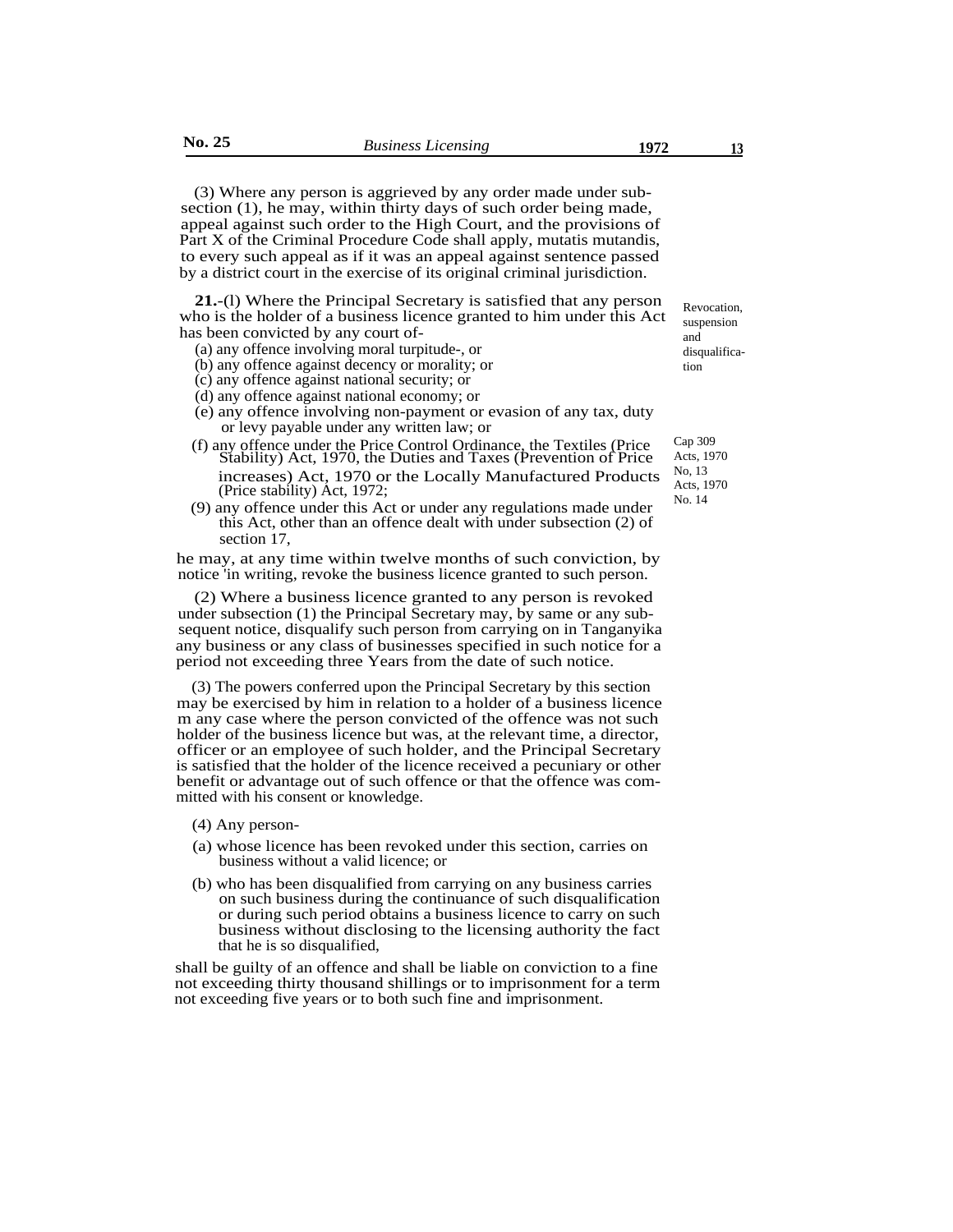(5) The Principal Secretary may at any time cancel, modify or amend any notice given by him under this section.

- (6) For the purposes of this section-
- (a) where an offence under this Act has been compounded in accordance with the provisions of section 20, the offender shall be deemed to have been convicted of such offence by a court;
- (b) any revocation of licence or disqualification from carrying on business effected or imposed under this section following conviction of any person of any offence, shall cease to take effect upon such person being acquitted of such offence on any appeal, unless the appellate court has substituted for the conviction for such offence a conviction for any other offence to which subsection (1) applies.

#### Appeals **22.**-(l) Any person aggrieved by-

- (a) any refusal by a licensing authority to grant a business licence; or
- (b) a revocation of a business licence by a licensing authority under subsection (2) of section 12; or
- (c) a revocation of a business licence by the Principal Secretary under section 21; or
- (d) any disqualification imposed by the Principal Secretary under section 21,

may appeal against such refusal, revocation or disqualification, as the case may be, to the Minister within such time and in such manner as may be prescribed.

(2) The Minister may appoint an Appeals Committee of two or more persons, or two or more such Appeals Committees, to advise him on appeals under this section.

(3) The Minister may, by notice in the *Gazette,* delegate, subject to such limitations and restrictions as he may specify, his functions under this section to an Appeals Committee.

(4) Where an Appeals Committee's function is to advise the Minister on any appeal, the Minister shall not be bound to accept any such advice tendered to him

Appeal in relation to licence fee

**23.** Where any person is aggrieved by the assessment by a licensing authority of any licence fee he may, within such time and in such manner as may be prescribed, appeal there against to the Principal Secretary.

**24.**-(l) The Minister may, after consultation with the Attorney-General and with the consent of the President, by order under his hand-

(a) revoke any business licence granted to any person; or

(b) disqualify any person from carrying on any business, or any class or category, specified in the order,

if in his opinion it is in the public interest so to do.

(2) Where an order under subsection (1) has been made in relation to any person the provisions of subsection (4) of section 21 shall apply to such person as if references therein to revocation and disqualification were references to revocation and disqualification under this section.

Revocation and disqualifi-

cation by<br>Minister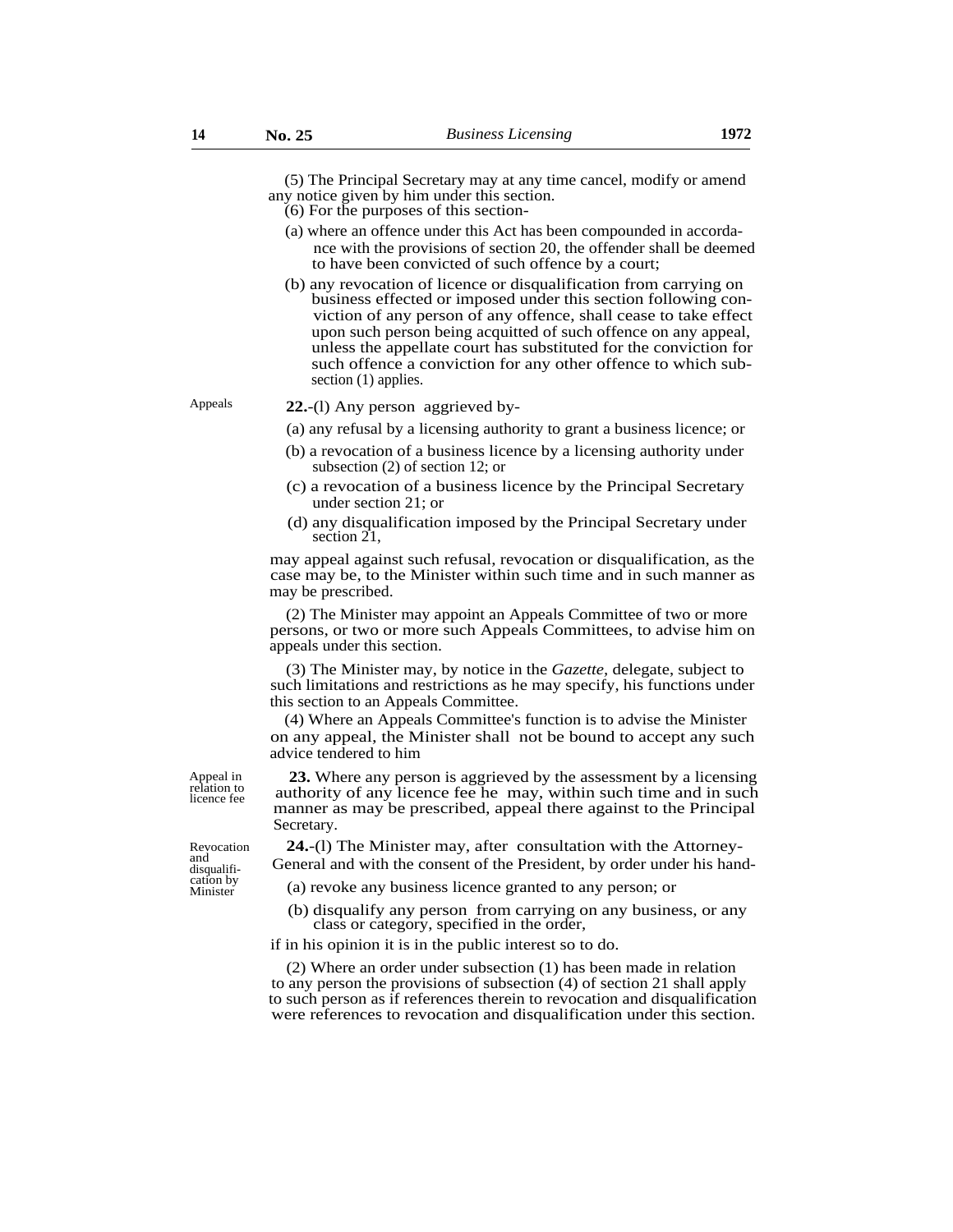(3) Where m any proceedings, whether civil or criminal, an order under this section is produced the court shall presume that it was made after consultation with the Attorney-General and with the consent of the President.

- *25.* Every decision-
- (a) of a licensing authority under section 12;
- (b) of the Principal Secretary under section 21;
- (c) of the Minister, or of an Appeals Committee exercising the functions of the Minister under section 22, on any appeal under that section;
- (d) of the Principal Secretary on an appeal under section 23;
- (e) of the Minister under section 24;

shall, subject to any provisions of this Act providing for an appeal from such decision and subject to the provisions of section 26, be final and conclusive and shall not be subject to review by any court.

**26.** Where by this Act any person is empowered to revoke any business licence or to impose any disqualification on any person in relation to the carrying on of any business, such person shall be deemed to have the power to remove, modify or lift such revocation or disqualification.

**27.**-(1) The Minister may make regulations for the better carrying out of the purposes and provisions of this Act, and without prejudice to the generality of the foregoing may make regulations-

- (a) providing for conditions which shall be deemed to be annexed to business licences or to business licences of any class or category;
- (b) providing for the issue of a duplicate licence where the original is lost or destroyed;
- (c) requiring persons holding business licences to submit such particulars and returns m such manner as may be prescribed;
- (d) providing for any thing or matter which may be prescribed or provided for by regulations.

(2) Where a local authority is the licensing authority for any class of businesses, such authority shall have power to make, with the consent of the Minister, by-laws or regulations providing for any matter which may be provided for by regulations made under section (1).

**28.** Regulations made under this section may contain penalties for the breach thereof of a fine not exceeding ten thousand shillings or of imprisonment for a term not exceeding one year, or of both such fine and such imprisonment.

Penalties for offence under regulations

Power to include power to cancel revocation

Regulation

Finality of decisions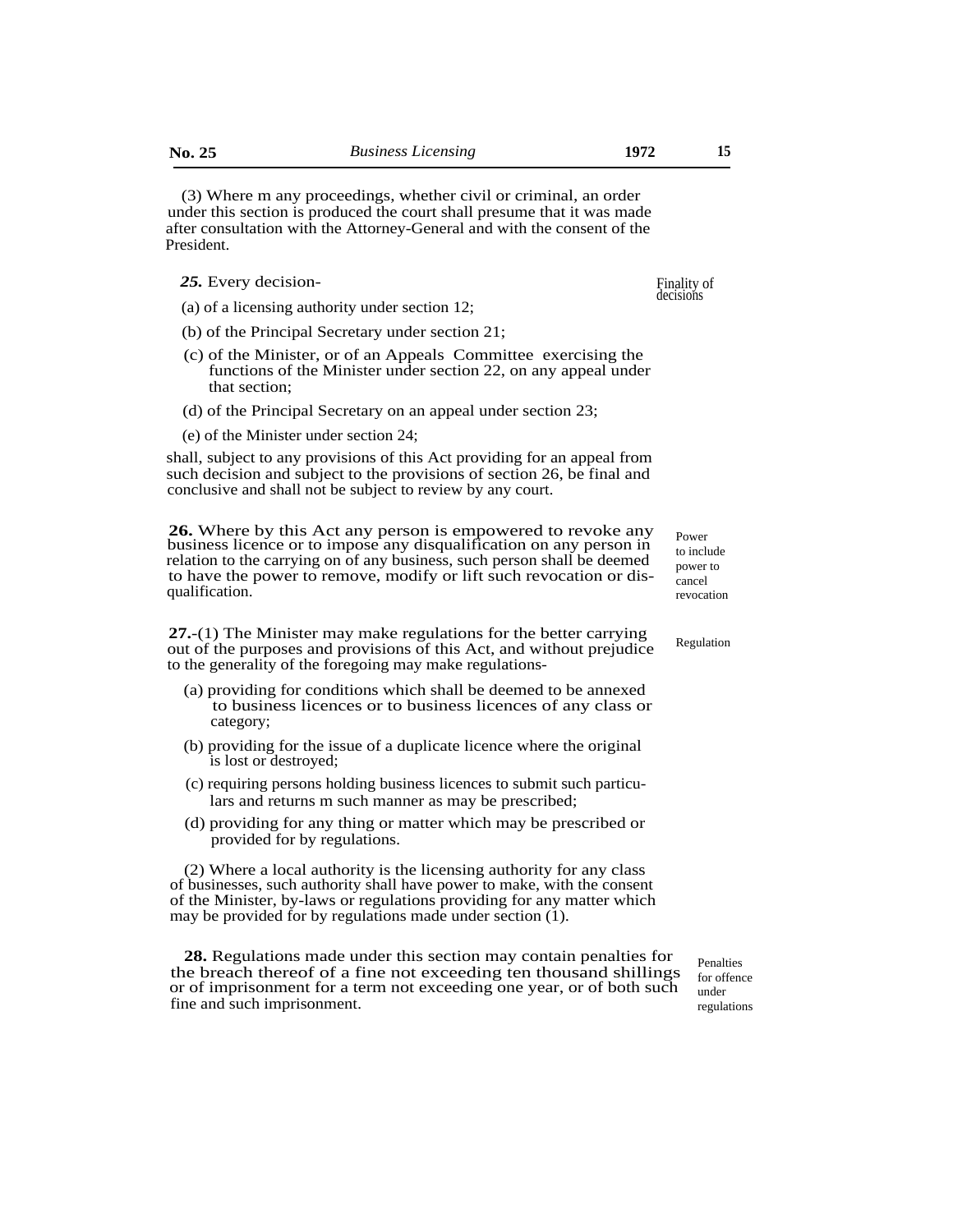Rules regulation and construction of schedule

**29.**-(l) Where the licence fee for any business licence is required to be assessed by reference to the annual turnover, the expression ''annual turnover'' shall mean all sums received and receivable in the course of the business by the person carrying on such business during the calendar year immediately preceding the date on which the last business licence held by him expired.

(2) Where the holder of a business licence carries on two or more businesses whether at the same place of business or at different places, the expression ''annual turnover'' shall refer to the turnover m relation to all such businesses notwithstanding that any such business is a business to, which this Act does not apply, or is an auxiliary business, or is a business which can be carried on without a valid business licence or is a business in respect of which a separate business licence or a subsidiary licence has been, or is required to be, taken out.

(3) Where in any case the licensing authority is satisfied that the person applying for a licence carried on such business for only a portion of the calendar year immediately preceding the date on which the last business licence held by him expired, the annual turnover shall be deemed to be the amount arrived at by multiplying the actual turnover by twelve and dividing the result by the number of completed months during which such business was actually carried on.

(4) Where a person applies for a business licence the licence fee payable m respect of which is required to be assessed by reference to the annual turnover and the licensing authority is satisfied that such person did not at any time within the calendar year immediately preceding the date of such application carry on such business, the licensing authority may grant him a licence upon payment by such person of a licence fee of one hundred shillings, or, in the case of a building contractor, two thousand shillings:

Provided that where m any such case if the licence fee for any licence applied for by such person m respect of any period commencing on a day following the expiry of such licence granted to him under this subsection is assessed at more than one hundred shillings or, m the case of a building contractor, two thousand shillings, the licensing authority shall refuse to grant such person such licence applied for unless such person pays to the licensing authority in respect of such previous licence-

- (a) where such previous licence was applied for and granted in respect of any period commencing on or after the first day of September in any year, the difference, if any, between one-half of the licence fee payable m respect of the licence so applied for and one hundred shillings or, as the case may be, two thousand shillings;
- (b) m any other case, the difference between the licence fee payable in respect of the licence so applied for and one hundred shillings or, as the case may be, two thousand shillings.

(5) Where in any case the licensing authority is satisfied that the amount of the annual turnover m respect of which a licence fee was assessed for any year was smaller than the actual amount of such turnover, it shall be lawful for the licensing authority to assess licence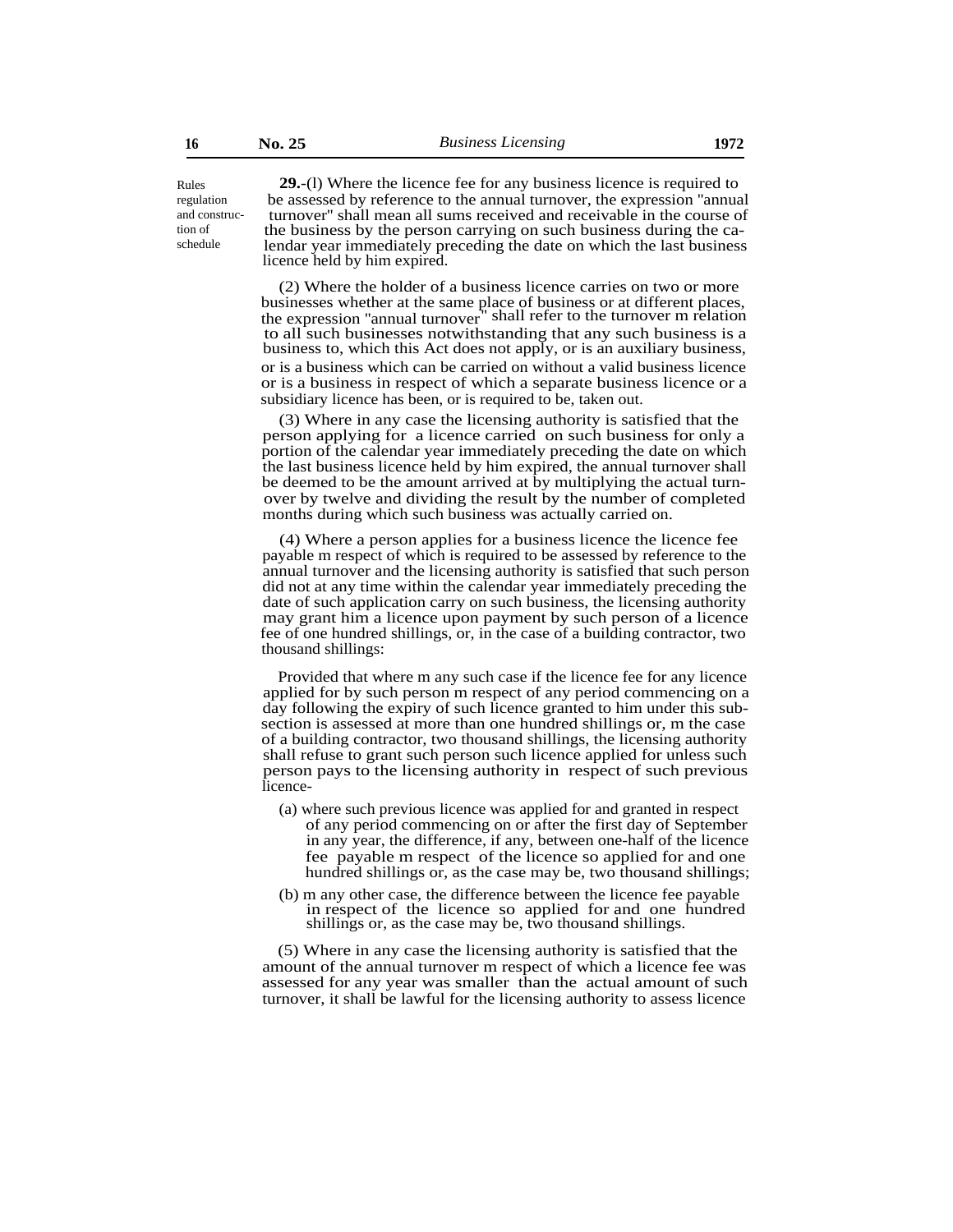fee in respect of such actual turnover and call upon the holder of the licence to pay the excess together with a penalty on such excess assessed in accordance with the provisions of section 10, within such time as the licensing authority may specify.

(6) Where any person who, upon being called upon to pay any excess or penalty under subsection (5), fails to pay the same or any part thereof within twenty-one days of the expiry of the date or period specified in the notice given by the licensing authority, the Principal Secretary may revoke his licence, and all the provisions of this Act which apply to revocation of a licence under subsection (1) of section 21 shall apply to a revocation of licence under this subsection.

(7) A technical assistance officer assigned to render services to the Government, the Community, any Corporation within the Community, a parastatal organization or a co-operative society shall, for the purposes of the Schedule to this Act, be deemed to be in the full-time employment of he Government, the Community, the Corporation within the Community, the parastatal organization or the co-operative society, as the case may be.

(8) In this section ''technical assistance officer'' shall have the meaning assigned to that expression by the Personal Tax Act, 1967. Acts. 1%7

**30.** The Trades Licensing Ordinance is repealed. Repeal

**31.**-(1) In this section-

effective date'' means the first day of September, *1972;*

''the Ordinance'' means the Trades Licensing Ordinance.

*(2)* Notwithstanding the repeal of the Ordinance every trade licence granted before the effective date shall, on and after the effective date, be deemed to be a business licence issued under this Act and shall take effect accordingly:

Provided that all the licences to which this subsection applies shall expire on the thirty-first day of March, 1973.

(3) On or after the effective date no person shall carry on any business unless he holds a valid business licence granted under this Act or a valid licence granted under the Ordinance, and is authorized, by virtue of being such holder, to carry on such business.

(4) Where by virtue of any written law (other than an order made under section 4 (2) of the Ordinance) any business was exempt from the provisions of the Ordinance or any person was exempt from the requirement of taking out a licence under the Ordinance, such business or, as the case may be, such person shall continue to enjoy similar exemption in relation to this Act until the thirty-first day of March, 1973 but shall hereafter cease to enjoy such exemption unless a similar exemption is accorded m respect of such business or to such person by this Act or by an order made under this Act.

**32.** The Minister may, at any time before or within six months of the effective date, by order published 'm the *Gazette,* make such further transitional and saving provisions consequent upon the repeal and replacement of the Ordinance by this Act as he may consider necessary.

No. 46.

Savings and transitional provisions

Minister may make further transitional provisions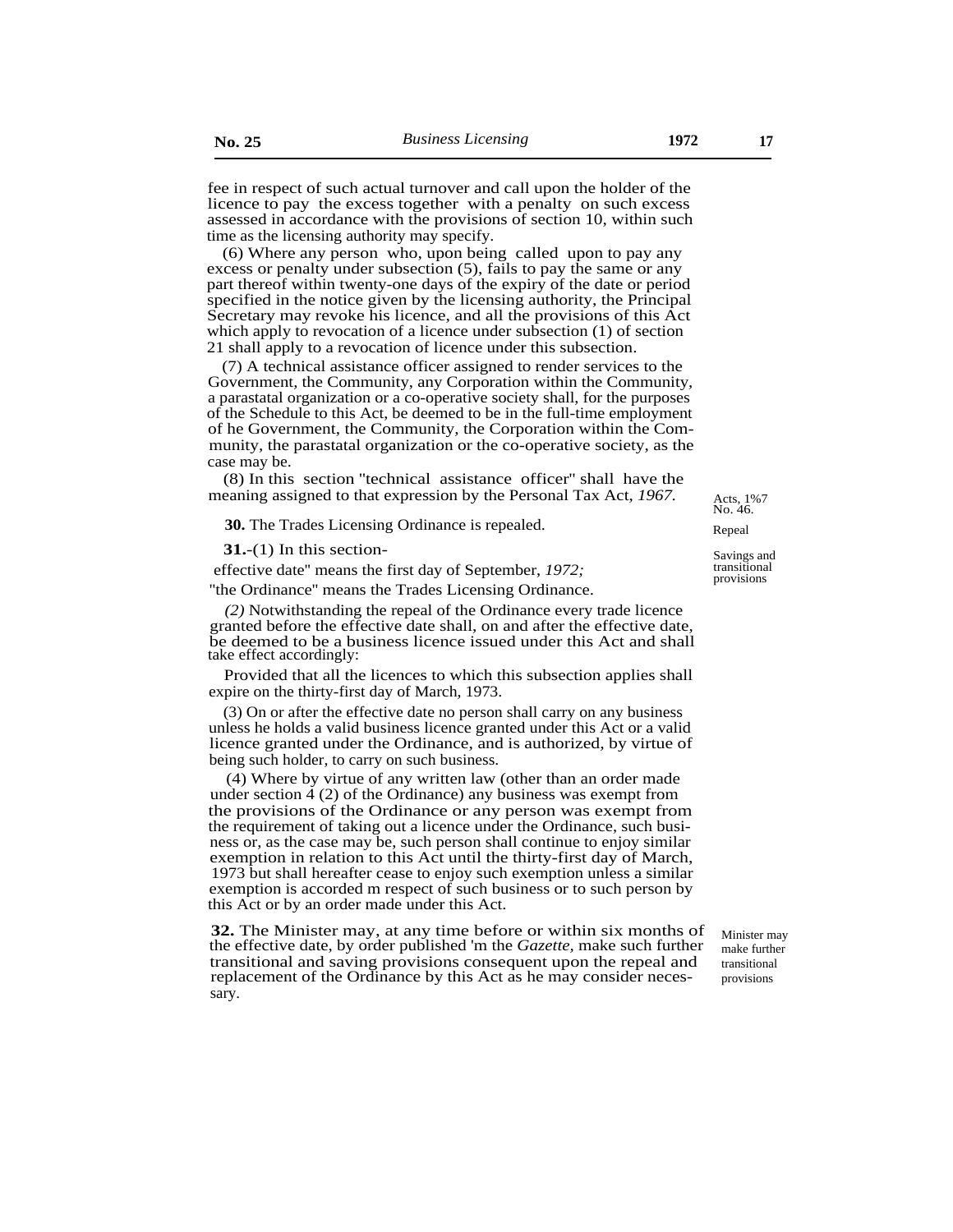| <b>COLUMN1</b>                                                                                                                                                                 |           |  |  | <b>COLUMN 2</b> | <b>COLUMN3</b>                    |
|--------------------------------------------------------------------------------------------------------------------------------------------------------------------------------|-----------|--|--|-----------------|-----------------------------------|
| <i>Description of Business</i>                                                                                                                                                 |           |  |  | Licence<br>Fee  | Fee -for<br>Subsidiary<br>Licence |
| (a) The business of a commission agent, manufacturer's                                                                                                                         |           |  |  | Shs. Cts.       | Shs. Cts.                         |
| agent or estate agent                                                                                                                                                          |           |  |  | 1,000 00        | 250 00                            |
| (b) The business of a broker                                                                                                                                                   |           |  |  | 400 00          | NIL.                              |
| (c) Banking business                                                                                                                                                           |           |  |  | 6,000 00        | 2,000 00                          |
| $(Note: -]$                                                                                                                                                                    |           |  |  |                 |                                   |
| No licence fee shall be payable in respect of any<br>mobile agency of a banker, where a fee for the<br>principal place of business has been paid).                             |           |  |  |                 |                                   |
| (d), Insurance business or the business of a Building                                                                                                                          |           |  |  |                 |                                   |
| Society or of an investment society or company<br>$\ddotsc$                                                                                                                    |           |  |  | 2,000 00        | 11000 00                          |
| (e) The business of an insurance agent                                                                                                                                         |           |  |  | 1,000 00        | 500 00                            |
| (f) Shipping business<br>$\ddotsc$                                                                                                                                             |           |  |  | 3,000 00        | 1,000 00                          |
| (g) The business of shipping agency                                                                                                                                            |           |  |  | 500 00          | 200 00                            |
| (h) The business of lighterage or steved oring:                                                                                                                                |           |  |  |                 |                                   |
| (i) If carried on at Dar es Salaam                                                                                                                                             |           |  |  | 3,000 00        | NIL                               |
| <i>(ii)</i> If carried on at Tanga                                                                                                                                             |           |  |  | 2,000 00        | NIL                               |
| (iii) If carried on at Lindi                                                                                                                                                   |           |  |  | 500 00          | NIL                               |
| (iv) If carried on at Mtwara                                                                                                                                                   | $\ddotsc$ |  |  | 1,000 00        | NIL                               |
| ( <i>Note:-If</i> a person carries on such business<br>at two or more ports specified above he shall<br>be deemed to have a principal place of<br>business at each such port). |           |  |  |                 |                                   |

(i) Hotel, boarding house or lodging house business:

| (i) If holding a liquor licence in respect of the                   |                                                                                                                                        |                                                                                                                                        |
|---------------------------------------------------------------------|----------------------------------------------------------------------------------------------------------------------------------------|----------------------------------------------------------------------------------------------------------------------------------------|
| premises                                                            | 400 00<br>plus Shs.<br>151- for<br>each bed-<br>room in<br>such premim<br>ses set<br>aside for<br>the accom-<br>modation<br>of guests. | 300 00<br>plus Shs.<br>151- for<br>each bed-<br>room in<br>such premi-<br>ses set<br>aside for<br>the accom-<br>modation<br>of guests. |
| (ii) If not holding a liquor licence in respect of the,<br>premises | 50 00<br>plus Shs.<br>$10$ for<br>each bed-<br>room m<br>such premi-<br>ses set<br>aside for<br>the accom-                             | (Same as<br>for licence<br>in respect<br>of<br>principal<br>place of<br>business).                                                     |

modation Of guests.

# SCHEDULE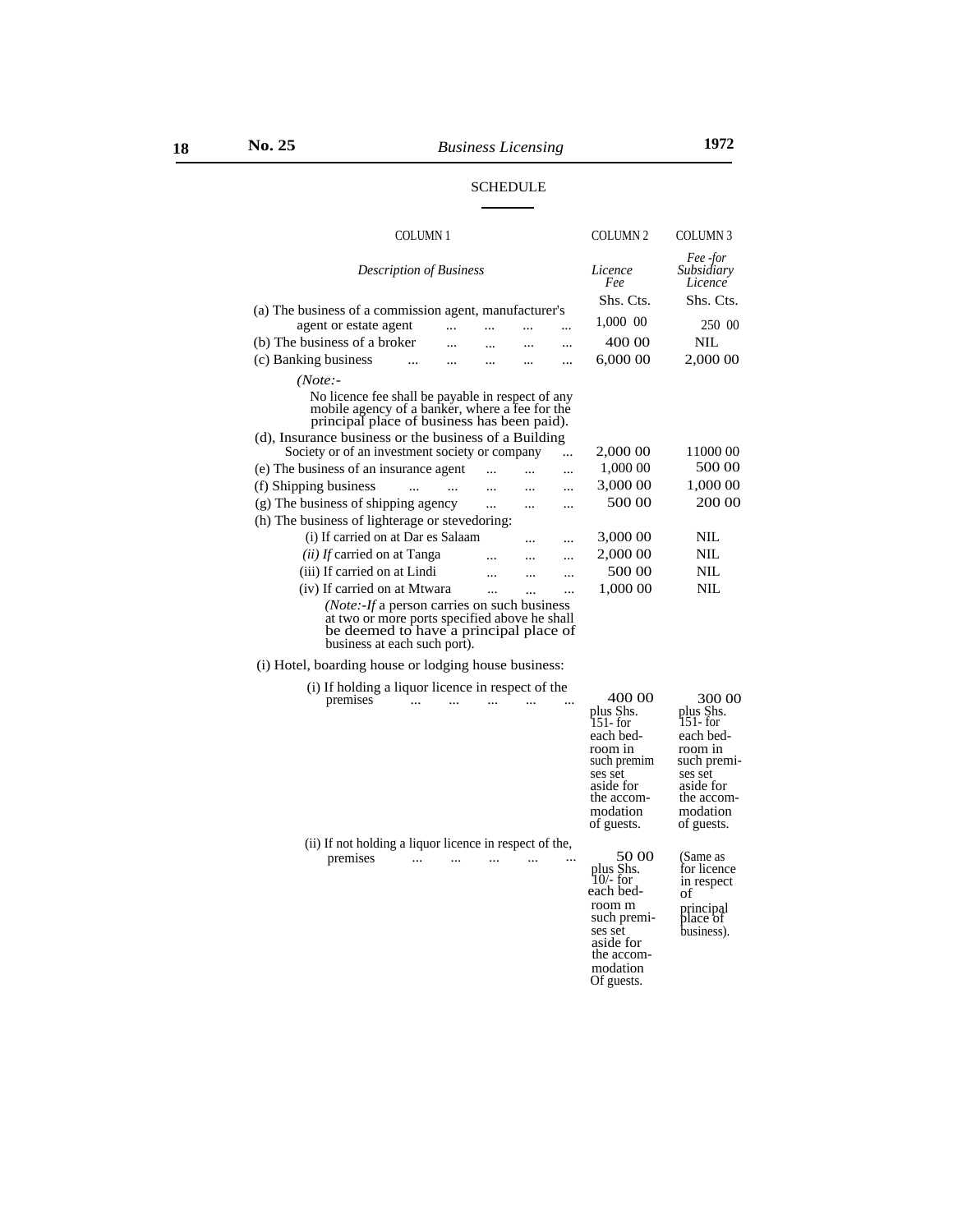# SCHEDULE-contd.

| COLUMN <sub>1</sub>                                                                                                                                                                                                                                                                                          | <b>COLUMN 2</b>             | COLUMN <sub>3</sub>                           |
|--------------------------------------------------------------------------------------------------------------------------------------------------------------------------------------------------------------------------------------------------------------------------------------------------------------|-----------------------------|-----------------------------------------------|
| <b>Description of Business</b>                                                                                                                                                                                                                                                                               | Licence<br>Fee<br>Shs. Cts. | Fee for<br>Subsidiary<br>Licence<br>Shs. Cts. |
|                                                                                                                                                                                                                                                                                                              | 500 00                      |                                               |
| (j) The business of exportation of cattle                                                                                                                                                                                                                                                                    |                             | 150 00                                        |
| (k) The business of a commercial traveller                                                                                                                                                                                                                                                                   | 500 00                      | NIL                                           |
| (1) The business of a travel agent<br>$\ddotsc$                                                                                                                                                                                                                                                              | 2,00000                     | 1,000 00                                      |
| (m) The business of electricity distributor<br>$\ddotsc$                                                                                                                                                                                                                                                     | 5,000 00                    | 200 00                                        |
| (n) The business of transporting passengers or goods by<br>air                                                                                                                                                                                                                                               | 2,000 00                    | 200 00                                        |
| (o) The business of a specified profession:                                                                                                                                                                                                                                                                  |                             |                                               |
| (i) If in the full time employment of the Govern-<br>ment, the Community, a co-operative society<br>or a parastatal organization                                                                                                                                                                             | NIL                         | NIL                                           |
| (ii) In any other case<br>In any other case<br>( <i>Note</i> :-A person carrying on the business of<br>a specified profession as an employee shall<br>not be required to take out a subsidiary<br>licence by reason only of his being employed<br>at two or more places of the business of his<br>employer.) | 2,000 00                    | 200 00                                        |
| (p) The business of a building contractor:                                                                                                                                                                                                                                                                   |                             |                                               |
| (i) if the annual turnover does not exceed Shs.<br>100,000/-<br>$\ddotsc$<br>$\ddotsc$                                                                                                                                                                                                                       | 500 00                      | 100 00                                        |
| $(ii)$ if the annual turnover exceeds Shs. 100,000/-<br>but does not exceed Shs. 500,0001-                                                                                                                                                                                                                   | 11000 00                    | 200 00                                        |
| (iii) if the annual turnover exceeds Shs. 500,0001.<br>but does not exceed Shs. 1,000,000/-                                                                                                                                                                                                                  | 2,000, 00                   | 300 00                                        |
| $(iv)$ if the annual turnover exceeds Shs 000,000/-<br>but does not exceed Shs. 2,500,000/-                                                                                                                                                                                                                  | 3,000 00                    | 400 00                                        |
| (v) if the annual turnover exceeds Shs $500,000/$<br>but does not exceed Shs. 5,000,0001-<br>.                                                                                                                                                                                                               | 4,000 00                    | 500 00                                        |
| $(vi)$ if the annual turnover exceeds Shs. $5,000,0001$                                                                                                                                                                                                                                                      | 5,000 00                    | 700 00                                        |
| (q) Any other business, not specifically provided for in this Schedule:                                                                                                                                                                                                                                      |                             |                                               |
| (i) if the annual turnover does not exceed Shs.<br>100,000/-                                                                                                                                                                                                                                                 | 100 00                      | 25 00                                         |
| $(ii)$ if the annual turnover exceeds Shs. 100,000/-<br>but does not exceed Shs. 250,000/-                                                                                                                                                                                                                   | 500 00                      | 125 00                                        |
| (iii) if the annual turnover exceeds Shs. 250,000/-<br>but does not exceed Shs. 500,0001-                                                                                                                                                                                                                    | 11000 00                    | 250 00                                        |
| $(iv)$ if the annual turnover exceeds Shs. 500,0001-<br>but does not exceed Shs. $1,000,000/$ -                                                                                                                                                                                                              | 1,500 00                    | 375 00                                        |